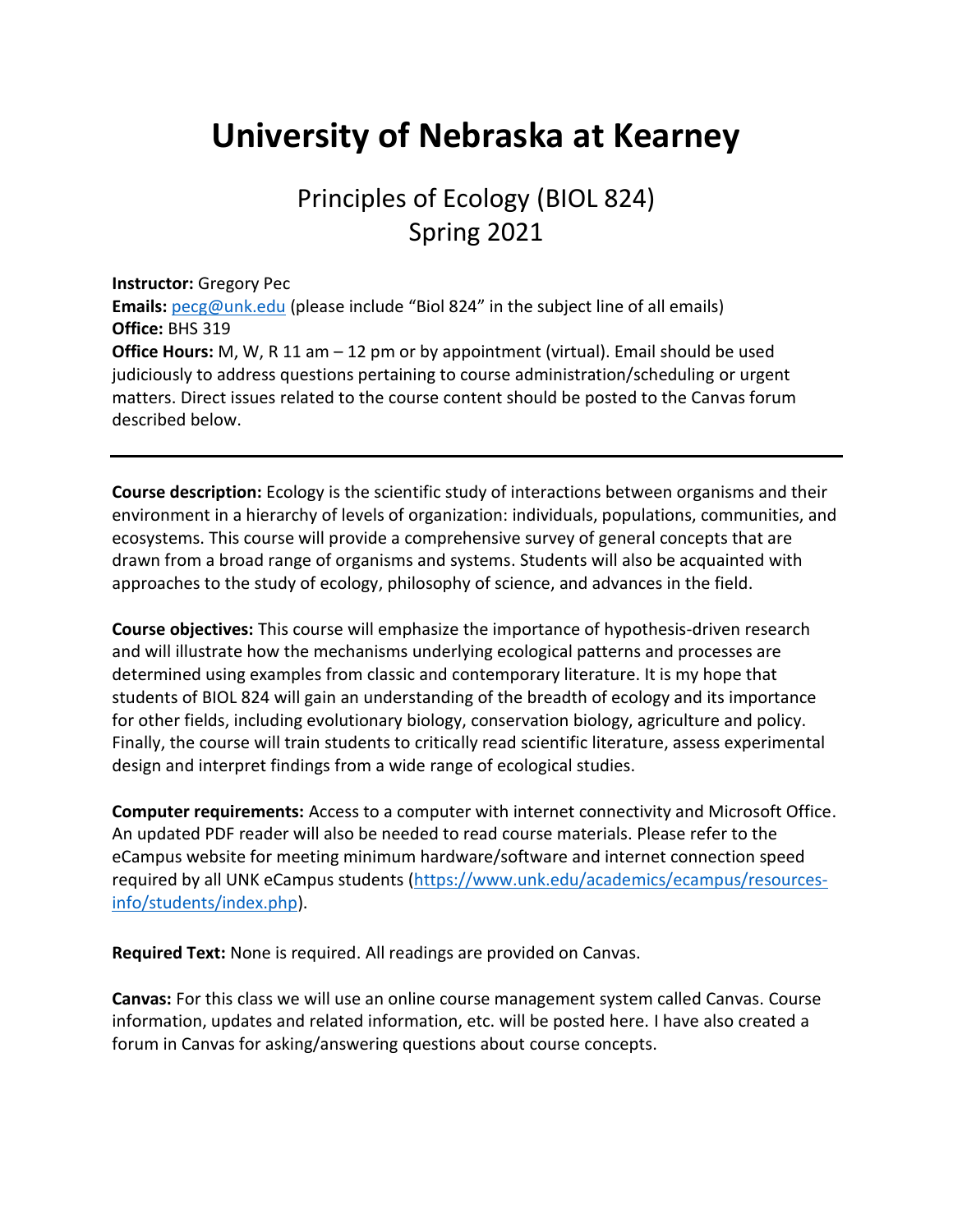**Course structure:** This course will begin with discussions that focus on the philosophy of science, experimental design, and ways of doing and applying ecological research. During this part of the course, video seminars will also be presented on major topics/themes in ecological research. During the last third of the course, each student will give a short video seminar based on a major ecological topic that they have chosen to investigate. There is also a written assignment; each student will prepare a critique of a published paper or assess the career of a prominent researcher. All materials for each week will be posted on Canvas. This is not a selfpaced course. You will be expected to keep up with the pace of the course, and the course structure is designed to help with this. If this is your first distance class, you will find that these classes can be fast paced. Everyone in these classes is busy with work, school, and family. I understand, but if you start to fall behind, it may be difficult to catch up. Please do not hesitate to contact me.

**Paper discussions:** Students will organize into groups of three to lead a discussion on selected reading material. Discussion leaders should briefly outline the major points of the readings and have a list of discussion points and questions ready to stimulate discussion (*see evaluation of group discussion leadership on Canvas*). Discussion boards will begin on Mondays and run through to Monday of the following week. Students will be expected to respond to one of the discussion questions posed by the discussion leaders and to other students' comments. This will allow us to talk about the topics and answer any questions that students might have. There will be a total of 8 weeks of discussion, each week being worth 50 points (350 points total). Participation marks will be based on the following criteria:

- (1) For the initial post, you will reply to one of the questions posted by Wednesday (25 points).
- (2) The second part of the assignment is to respond to two of your classmates' postings by expanding on what they have written. These responses are due by Friday (15 points).
- (3) The third part of the assignment is to respond back to your classmates who replied to your postings. This may include clarifying or expanding on an idea that was not clear. These responses are due by the following Monday (10 points).

Further details will be provided for each paper discussion. In addition to this weekly mechanism for student participation, please become familiar with all other such policies on attendance found in the University Graduate catalog

[\(https://catalog.unk.edu/graduate/academics/academic-regulations/expectations-in](https://catalog.unk.edu/graduate/academics/academic-regulations/expectations-in-the-classroom/class-attendance/)[the-classroom/class-attendance/\)](https://catalog.unk.edu/graduate/academics/academic-regulations/expectations-in-the-classroom/class-attendance/)

**Written assignment:** There will be two options for the written assignment. Specific subjects for either option 1 and 2 **must** be approved by the instructor.

1. Write a critical assessment of a published paper in a format similar to a "comment" paper found in many scientific journals (these are sometimes found under "notes", "forum", or "short communications"). The paper targeted must have been published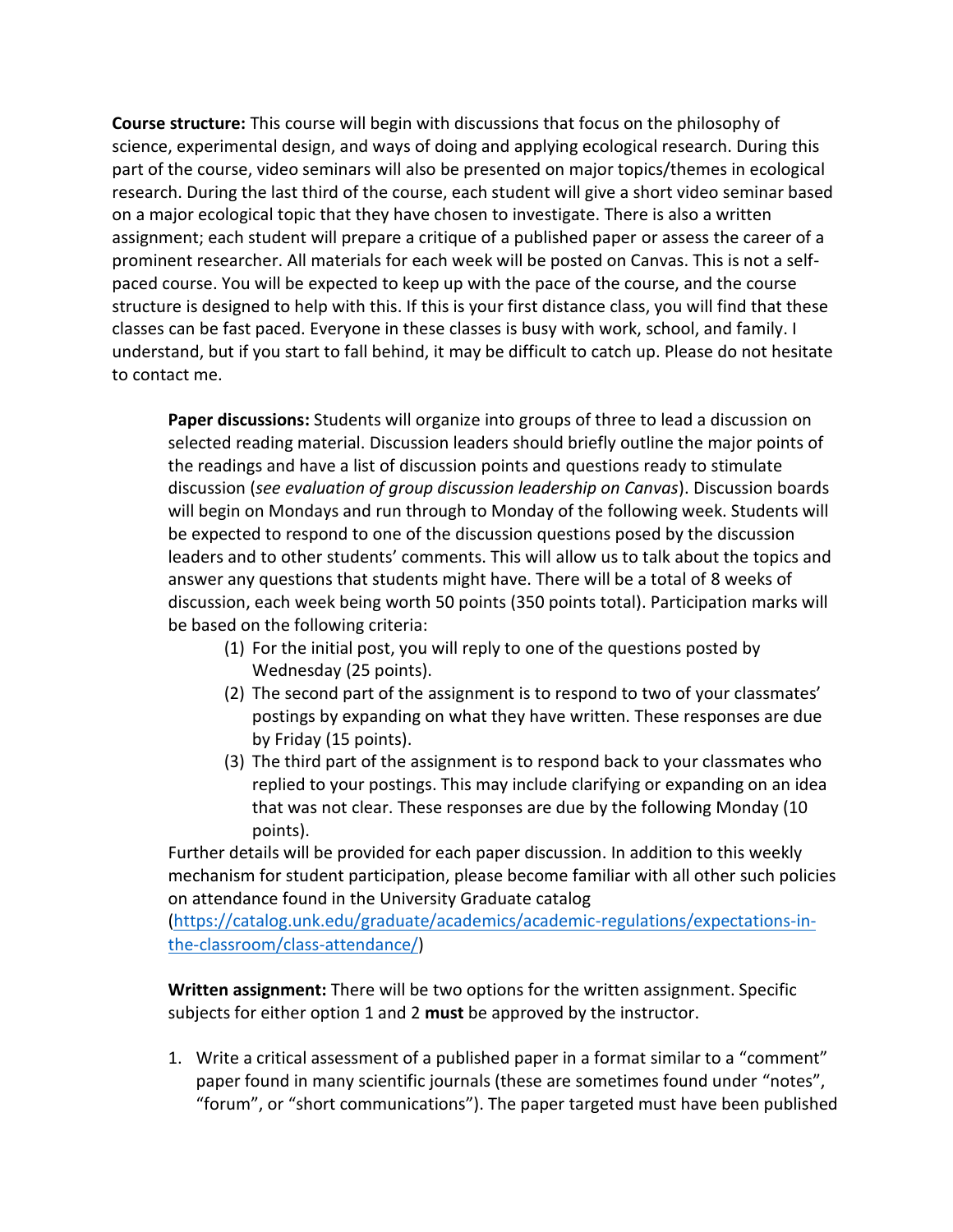recently (within the last 3 years) in a top-ranked ecological journal (e.g., Ecology Letters). The paper and its topic should also be of broad ecological interest. Your task is to synthesize and critique the ideas in the paper in a way that fosters scientific discussion within a diverse audience. Appropriate papers usually involve a controversial or innovative approach or opinion related to some long-standing problem or mindset in ecology. Commentaries on such papers challenge those ideas, and in turn offer new ideas of their own. This is a big-picture assignment that is useful for building critical thinking and synthetic writing skills.

2. Investigate a researcher who has been influential in a broad field of ecology and write an essay that synthesizes and critically evaluates the nature of their contributions. This person should have made several seminal contributions over their career and changed the trajectory of relevant sub-disciplines. Your task is to identify the components or questions, approaches, methods, and philosophy that have made your subject's work exceptional. Your paper should not be a simple biography or chronology. This option could help you identify the approaches and direction you may want to adopt if choosing a path down a more ecological route.

Further details will be provided for this assignment. This assignment must be submitted as a .docx or pdf file format through the Canvas Turnitin function.

**Student seminars**: Each student will present a seminar on a concept or area of ecology (e.g., recent developments in landscape ecology). Seminar topics **must** be approved by the instructor and can expand upon a topic presented by one of the instructor's video seminars (please see class schedule for a list of those topics). Each seminar presenter must choose one relevant reading that other class members can consult prior to the seminar. This reading should be emailed to the instructor ~1 week prior to the seminar so that it can be made available for the class. Further details will be provided for this assignment.

**Grading Evaluation:** Grades will be assigned using the standard grading scale for the Department of Biology, as follows:

A (93-100%), A- (90-92%), B+ (88-89%), B (83-87%), B- (80-82%), C+ (78-79%), C (73-77%), C- (70-72%), D+ (68-69%), D (63-67%), D- (60-62%), and F (below 60%).

| Assignment                                                                | <b>Points</b> |
|---------------------------------------------------------------------------|---------------|
| Paper discussion (includes leading discussion) (7 wks $\omega$ 50 points) | 350           |
| Written assignment                                                        | 200           |
| Seminar presentation                                                      | 200           |
| Class total                                                               | 750           |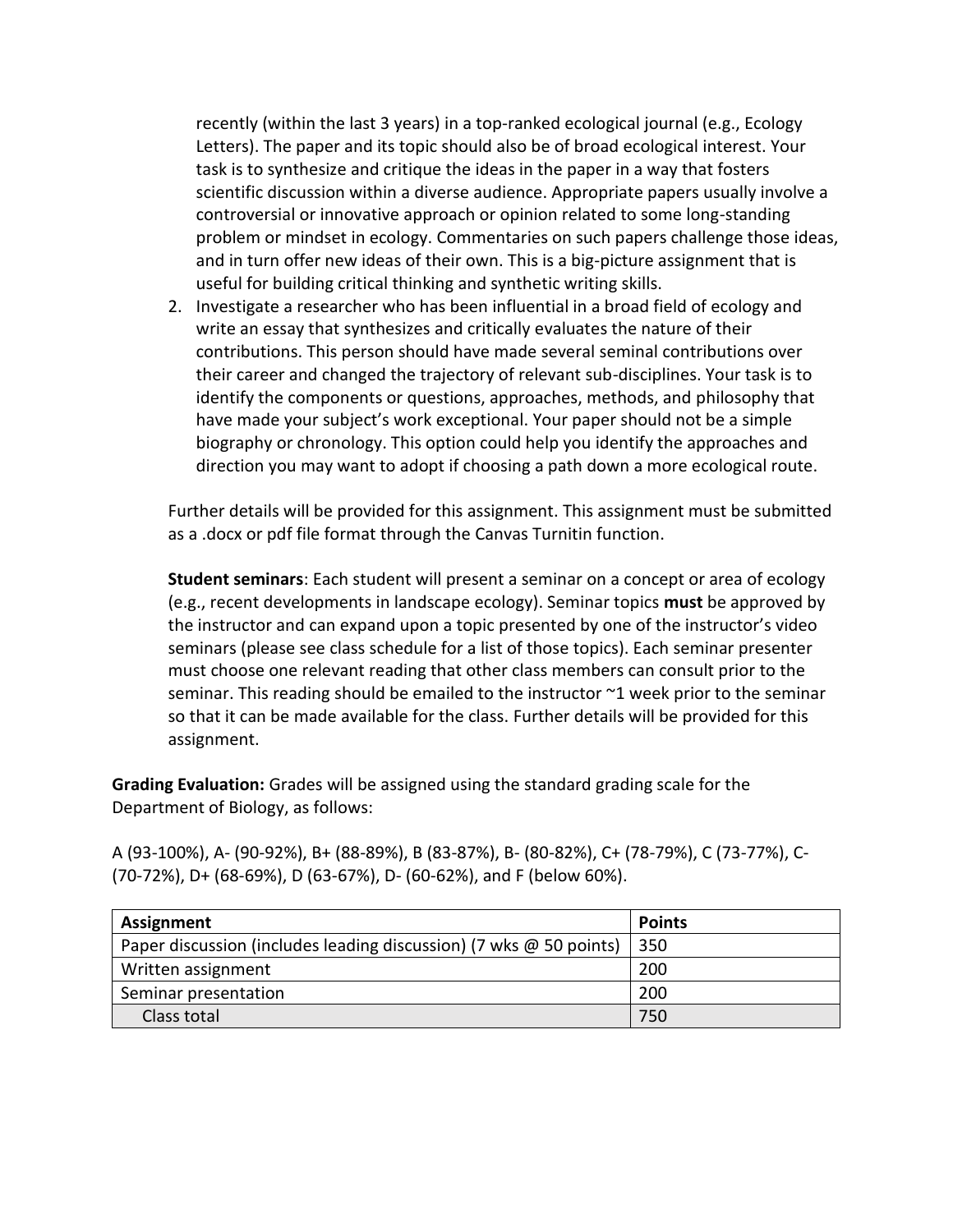## **Student Responsibilities:**

**Email:** You must use your UNK email to receive any updates associated with the course. As email is a preferred mode of communication for online courses, I make an effort to be timely in my responses. Since I may not always have access to email or be in my office, emails will be answered within 24 hours on weekdays. Emails sent after 3 pm (CST) on Fridays will be answered by the following Monday.

**Marks:** Marks will be posted on the course Canvas page when available. Grading errors must be brought to the attention of the instructor within five days of the marks being released to the class.

**Late Assignments**: Without a valid excuse, any assignment not turned in on time is a late assignment. Late assignments will be docked 10% of the total possible points per day, holidays and weekends excluded.

**Academic Integrity and Academic Honesty:** This course, like all UNK courses, abides by all University policies as outlined in the UNK Student Handbook, which contains the UNK Student Code of Conduct. More information can be found in the University Graduate catalog [\(https://catalog.unk.edu/graduate/academics/\)](https://catalog.unk.edu/graduate/academics/).

**Plagiarism and Cheating:** Anyone found plagiarizing or cheating will receive a 0 for that assignment; subsequent violations will result in referral to the Vice Chancellor for Academic Affairs. Cheating (at any level) is an intolerable behavior that has no place in any scientific, educational, or social activity.

**Policy on Withdraw (W) and Incomplete (I) grades**: Students may not withdraw past the mid-point of a class (i.e. end of the 7th week of a 15-week spring class) unless extenuating circumstances exist, in which case the student may receive a "W". Extenuating circumstances are defined as circumstances that occur AFTER the mid-point of the course and beyond the control of the student which in the judgment of the Vice Chancellor for Academic Affairs, in consultation with the Exceptional Withdrawal Committee, constitute appropriate cause for withdrawal.

Students will receive a "W" on their transcript (which indicates a withdrawal) for classes dropped on or after the first day of the class. A failing grade of "F" will be recorded on the transcript if a student stops attending class and neither officially withdraws from the course prior to the appropriate deadline nor establishes, prior to the end of the class and to the satisfaction of the instructor, that extenuating circumstances prevented completion of the course.

To be considered for an incomplete, a mark of "I" is reserved for conditions in which a student has been unable, due to circumstances beyond his or her control, to complete the course by the end of the term. Unless an extension of time is granted in writing by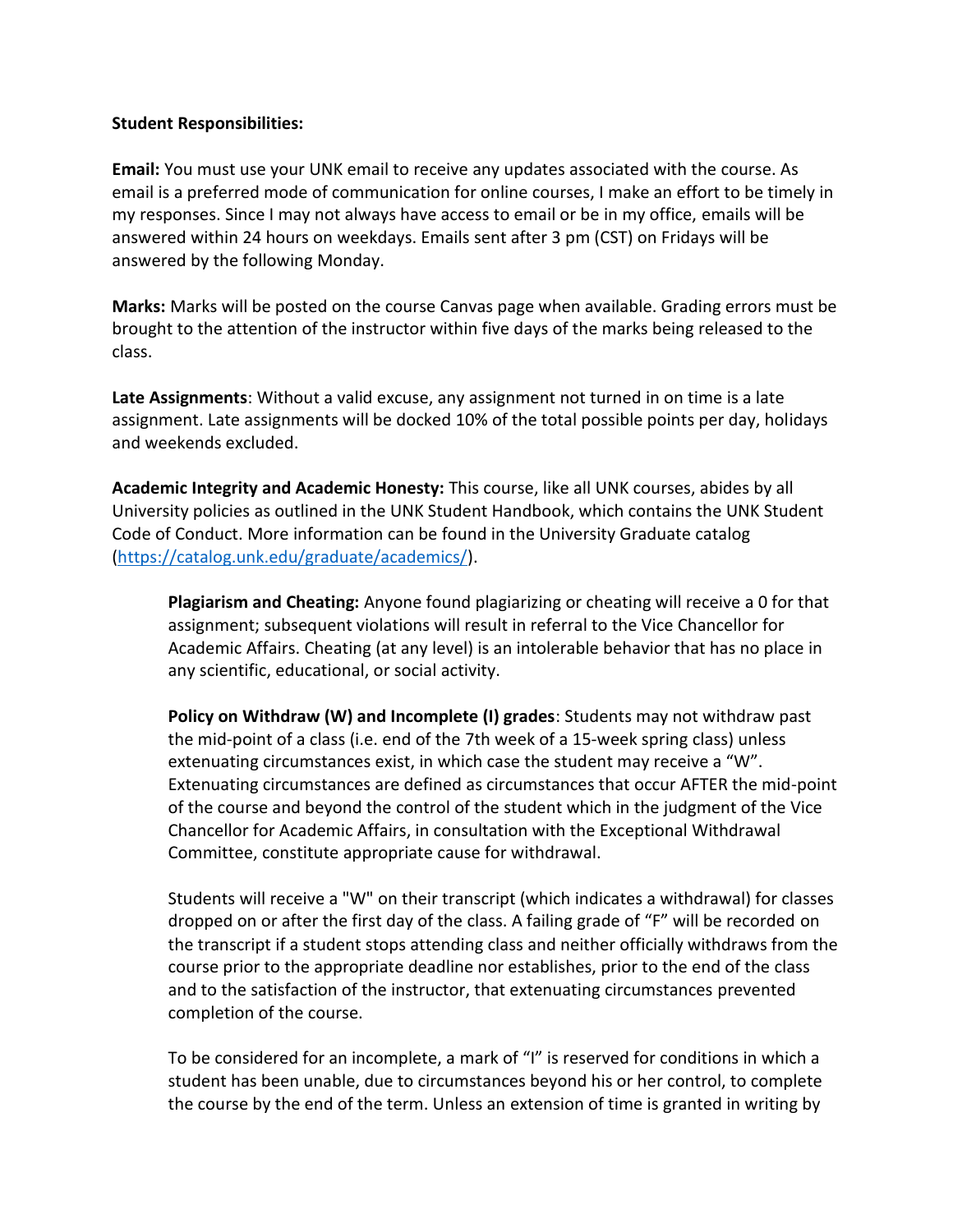the Office of Student Records and Registration, an incomplete must be removed within twelve calendar months. If the course work is not completed during this time, then the "I" will convert to an "F" on the student's transcript and cannot be changed other than by re-registering for the course.

If an extension is desired, the student must initiate a written request for a specific time of extension, must exhibit extenuating circumstances beyond his/her control, and must make the request in advance of the twelve-month expiration. The request must be supported by a written endorsement from the course instructor, or the department chairperson in the absence of the instructor and submitted to the Registrar's Office prior to the expiration of the twelve-month period.

**OER statement:** This course is part of UNK's Open Educational Resource (OER) textbook cost reduction initiative. All of the course readings are available online for no additional cost. OER courses are any teaching, learning, and research materials that are free for people everywhere to use and repurpose. This not only includes textbooks, but also videos, images, lectures, and even entire course outlines.

**Students with Disabilities:** It is the policy of the University of Nebraska at Kearney to provide flexible and individualized reasonable accommodation to students with documented disabilities. To receive accommodation services for a disability, students must be registered with the UNK Disabilities Services for Students Office, 172 Memorial Student Affairs Building, 308-865-8988 or by email [unkdso@unk.edu](mailto:unkdso@unk.edu)

**Students Who are Pregnant**: It is the policy of the University of Nebraska at Kearney to provide flexible and individualized reasonable accommodation to students who are pregnant. To receive accommodation services due to pregnancy, students must contact Cindy Ference in Student Health, 308-865-8219. The following link provides information for students and faculty regarding pregnancy rights. [http://www.nwlc.org/resource/pregnant-and-parenting-students](https://urldefense.proofpoint.com/v2/url?u=http-3A__www.nwlc.org_resource_pregnant-2Dand-2Dparenting-2Dstudents-2Drights-2Dfaqs-2Dcollege-2Dand-2Dgraduate-2Dstudents&d=DwMFAg&c=Cu5g146wZdoqVuKpTNsYHeFX_rg6kWhlkLF8Eft-wwo&r=BJkIhAaMtWY7PlqIhIOyVw&m=RgBL3s2VNHfvD5ReMK2q_PhwYU8dbEt1vxs1BO4WkpQ&s=MmB91XAzaW-E7UPMXPGx9tWJQbTWJYyYzM8gLjhEzQ0&e=)[rights-faqs-college-and-graduate-students](https://urldefense.proofpoint.com/v2/url?u=http-3A__www.nwlc.org_resource_pregnant-2Dand-2Dparenting-2Dstudents-2Drights-2Dfaqs-2Dcollege-2Dand-2Dgraduate-2Dstudents&d=DwMFAg&c=Cu5g146wZdoqVuKpTNsYHeFX_rg6kWhlkLF8Eft-wwo&r=BJkIhAaMtWY7PlqIhIOyVw&m=RgBL3s2VNHfvD5ReMK2q_PhwYU8dbEt1vxs1BO4WkpQ&s=MmB91XAzaW-E7UPMXPGx9tWJQbTWJYyYzM8gLjhEzQ0&e=)

**Reporting Student Sexual Harassment, Sexual Violence or Sexual Assault**: Reporting allegations of rape, domestic violence, dating violence, sexual assault, sexual harassment, and stalking enables the University to promptly provide support to the impacted student(s), and to take appropriate action to prevent a recurrence of such sexual misconduct and protect the campus community. Confidentiality will be respected to the greatest degree possible. Any student who believes she or he may be the victim of sexual misconduct is encouraged to report to one or more of the following resources:

**Local Domestic Violence, Sexual Assault Advocacy Agency** 308-237-2599

**Campus Police (or Security)** 308-865-8911

**Title IX Coordinator** 308-865-8655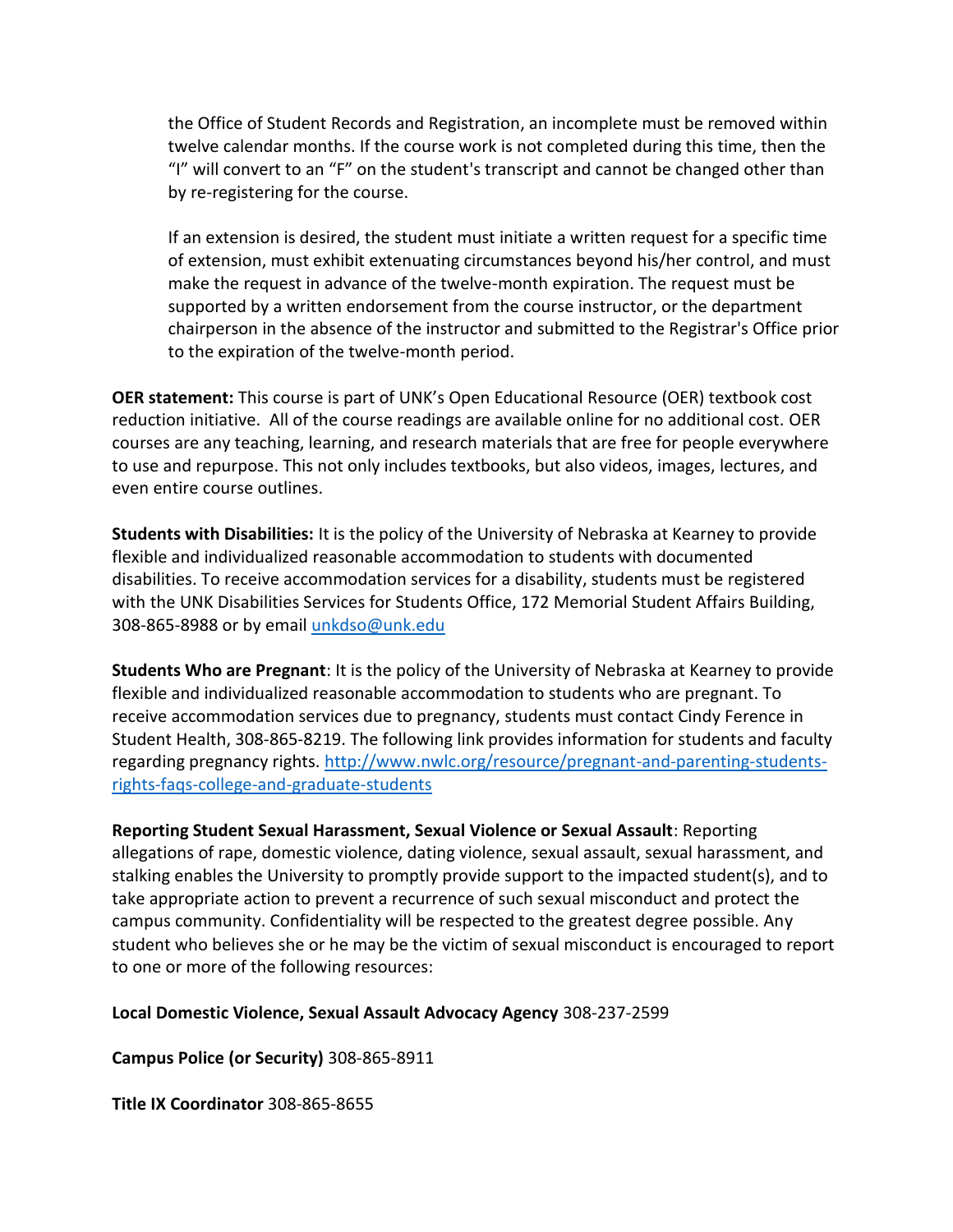Retaliation against the student making the report, whether by students or University employees, will not be tolerated.

If you have questions regarding the information in this email please contact **Mary Chinnock Petroski, Chief Compliance Officer [\(petroskimj@unk.edu](mailto:petroskimj@unk.edu) or phone 8400).**

**Disclaimer:** Any typographical errors in this Course Outline are subject to change and will be announced on the course Canvas page.